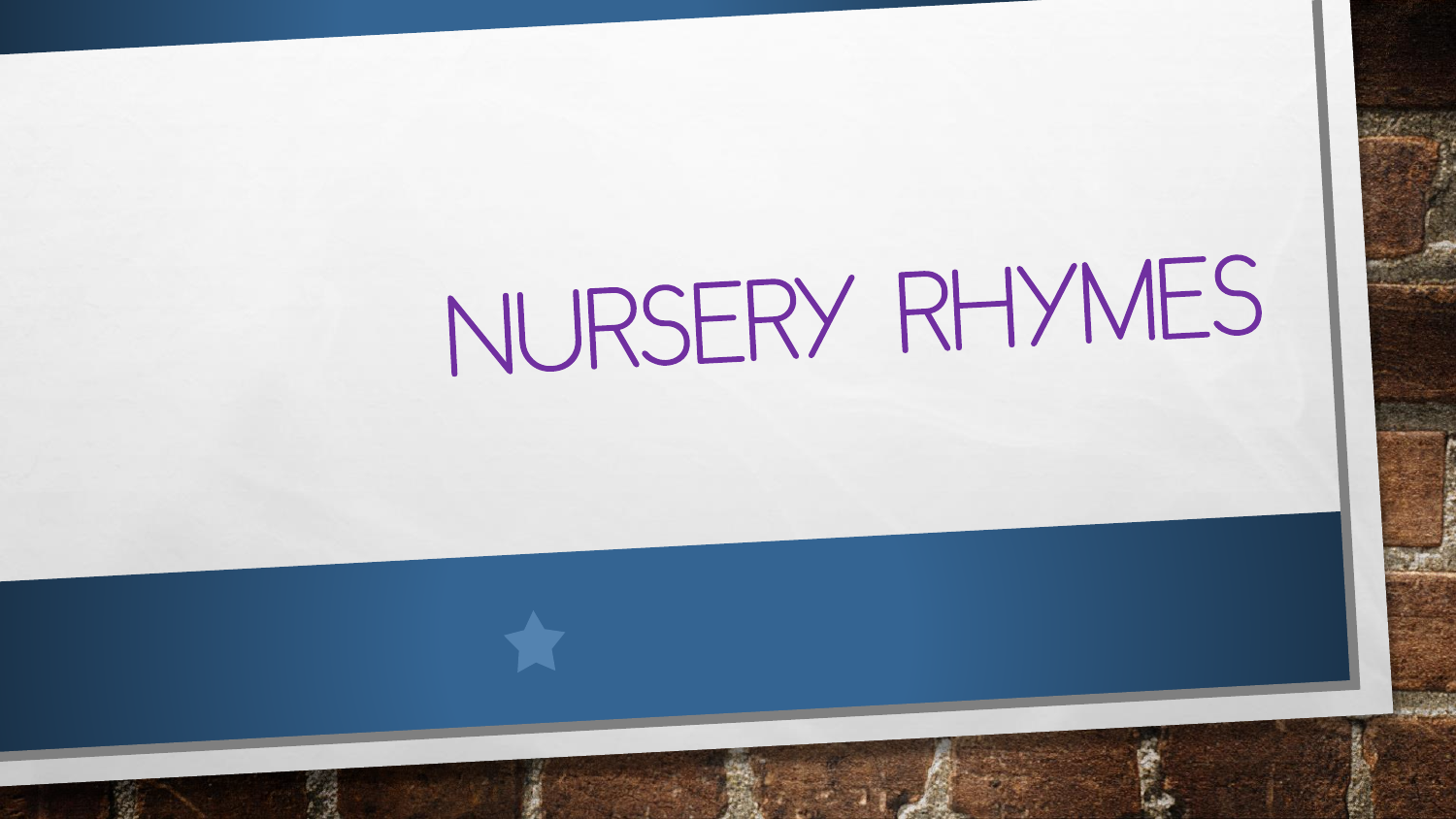• Research has shown that when a child knows eight or more nursery rhymes by heart, by the age of 4, that they are usually one of the best at reading and spelling by the age 8.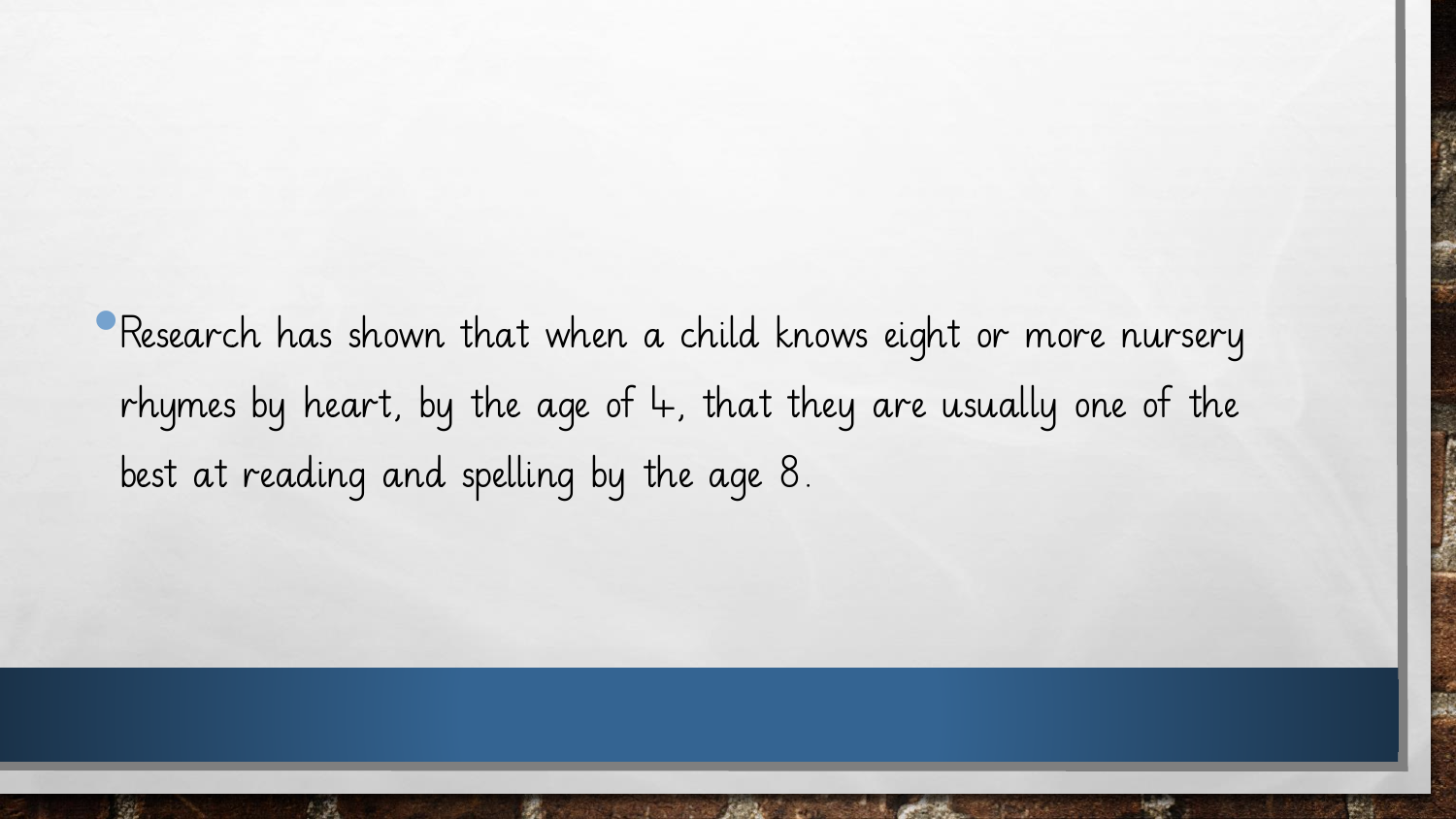## Nursery rhymes are important because...?

 $\frac{1}{2}$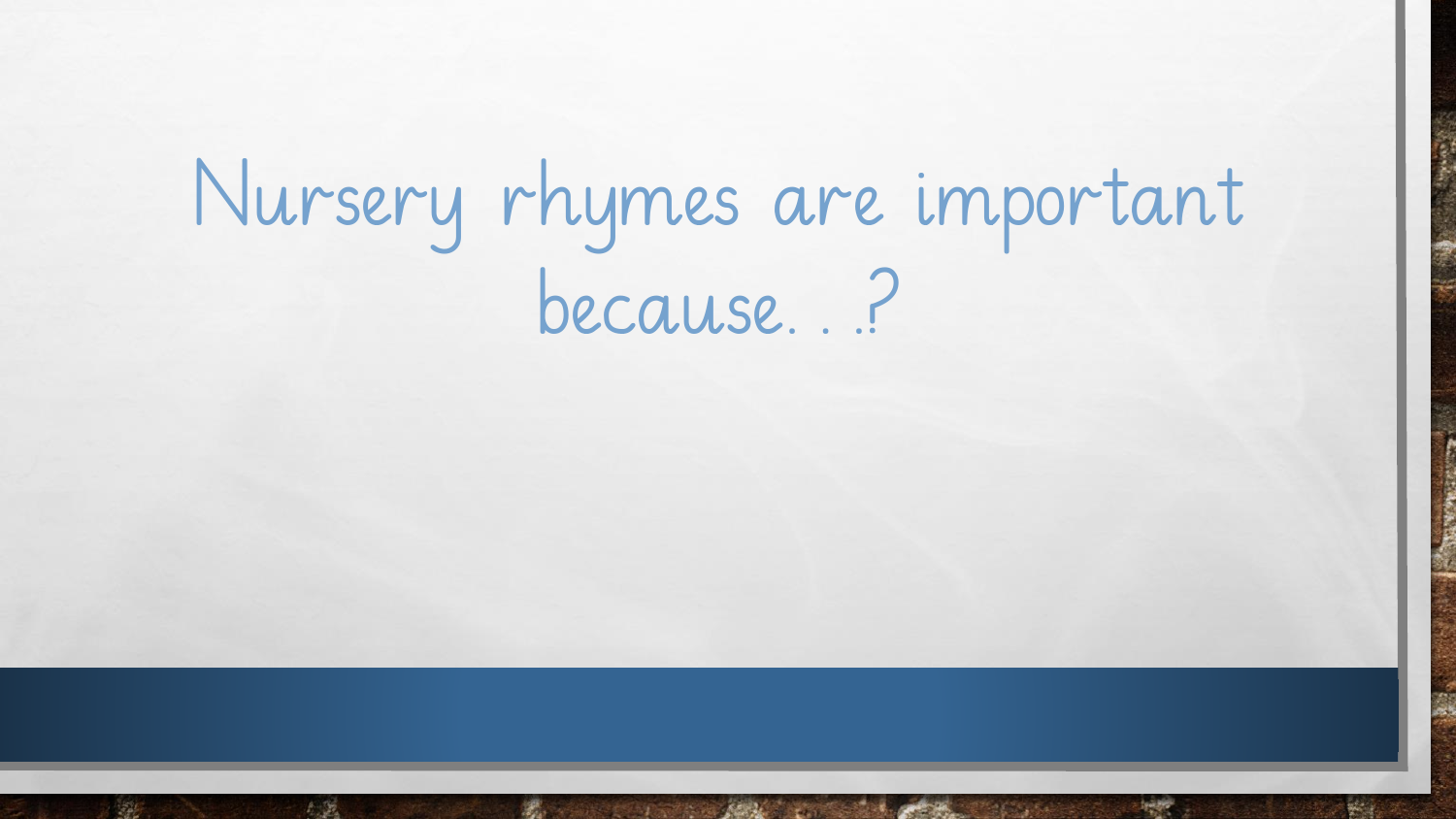## Nursery Rhymes…

- are easy to repeat so become part of children's first sentences when we sing or say nursery rhymes we tend to speak more slowly and clearly so children learn how the words are formed.
- help children practice pitch, volume and the rhythm of language
- are a great way to develop early phonics skills through hearing and repeating nursery rhymes children have the opportunity to hear, identify and manipulate letter sounds.
- •expand children's imagination they often tell and story and create imagery.
- •follow a clear sequence of events often tell a story and contain a beginning, middle and end.
- •teach early maths skills many contain numbers, counting, colours and other maths vocabulary.
- take no more than I or 2 minutes to sing so this is any easy way to build up lots of repetition and can be done at any point during the day (tidy up time, getting coats on, walking to lunch etc.),